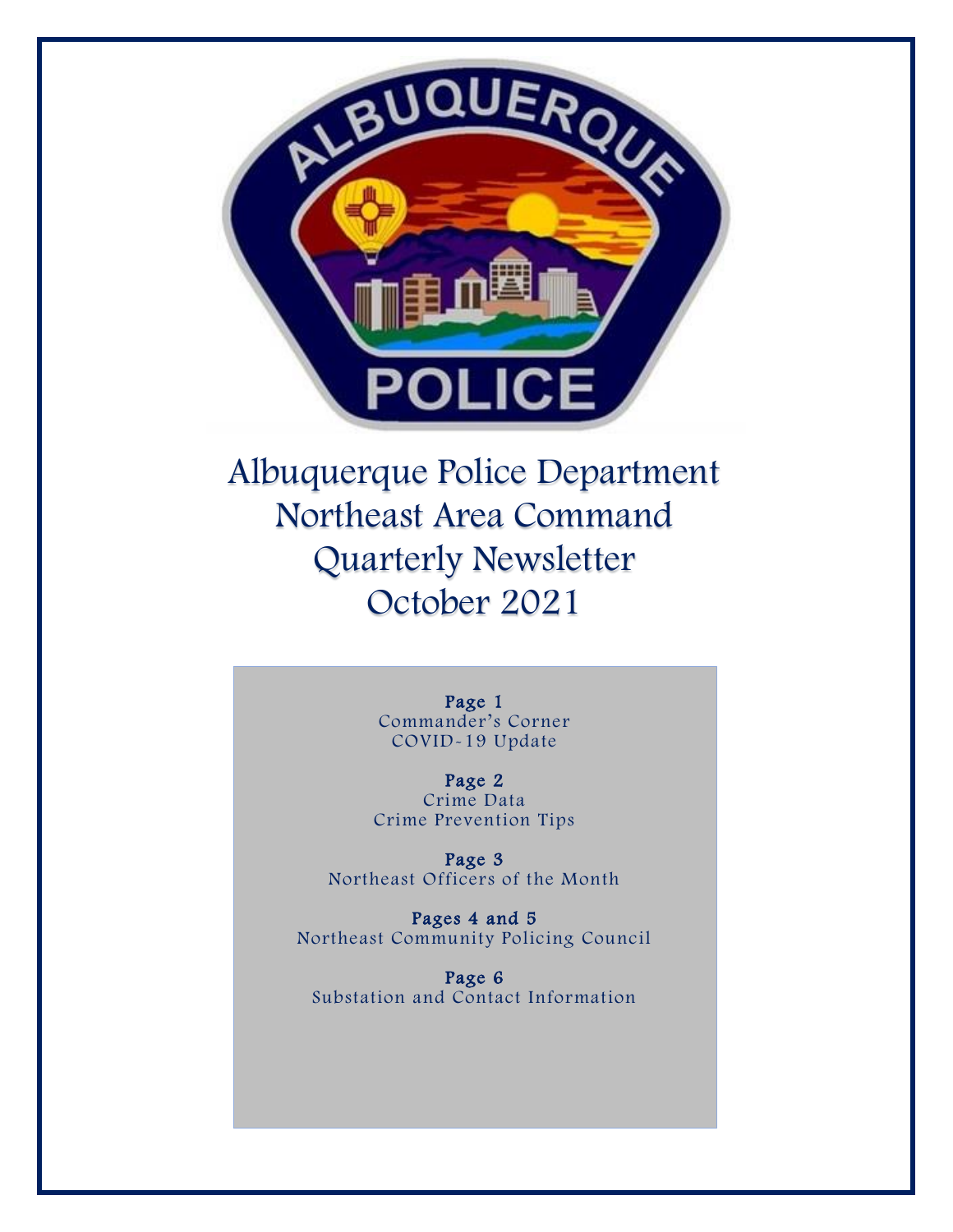# Note from Commander Weber

#### Oct 2021,

As we begin the most beautiful time of the year in Albuquerque, a few major changes have occurred in the Area Command since our last newsletter. First and foremost, our exceptional Crime Prevention Specialist, Franchesca Perdue, has left APD for another job opportunity. Her talents are already being sorely missed. The 3 watch commanders are now directly responsible for responding to their assigned neighborhood associations regarding concerns or requests for officers to attend meetings. I hope to have a new specialist soon to replace her.

Secondly, on August  $28<sup>th</sup>$  our yearly officer/supervisor bid officially took effect. We did have several individuals return to the command whom you may already be familiar with . However we have a lot of new faces as well to include new sergeants and two new watch commanders. Despite switching things up to try to stretch our personnel resources farther, we are still very challenged in call response times and availability for proactive patrols. I do humbly ask for your patience as are we facing the greatest officer staffing shortage in the field services I have witnessed in my career.

Looking at plans for the fall, we are moving forward with an operation to close the Motel 1 in mid-November. The City reached a purchase agreement with the owner and the transfer is pending. We will be working anti-crime operations targeted on hotels during the balloon fiesta and then moving back to operations focused on residential and business crime. Lastly, I am excited to announce we are working more closely than ever with the Northeast Community Policing Council on implementing changes the public would like to see. I encourage any member of our community in the Northeast to contact the CPC board (info listed on page 5) if they are interested in participating in our collaborative process.

Thank you all for your continued support, please contact us anytime with questions or concerns. I hope everyone has an enjoyable fall season!



### COVID-19 UPDATE

In July we had hoped this little section of the newsletter would be happily retired! Unfortunately, as the world continues to deal with the lingering effects of the pandemic, we thought it necessary to keep this section updated. We have had some very positive and effective outdoor community events but indoor venues are still an uncomfortable option for many of our constituents. We are happy to continue to attend virtual events when possible for any neighborhood group or coalition who would like to invite us. Fingers crossed we will return to more in person events by the next newsletter!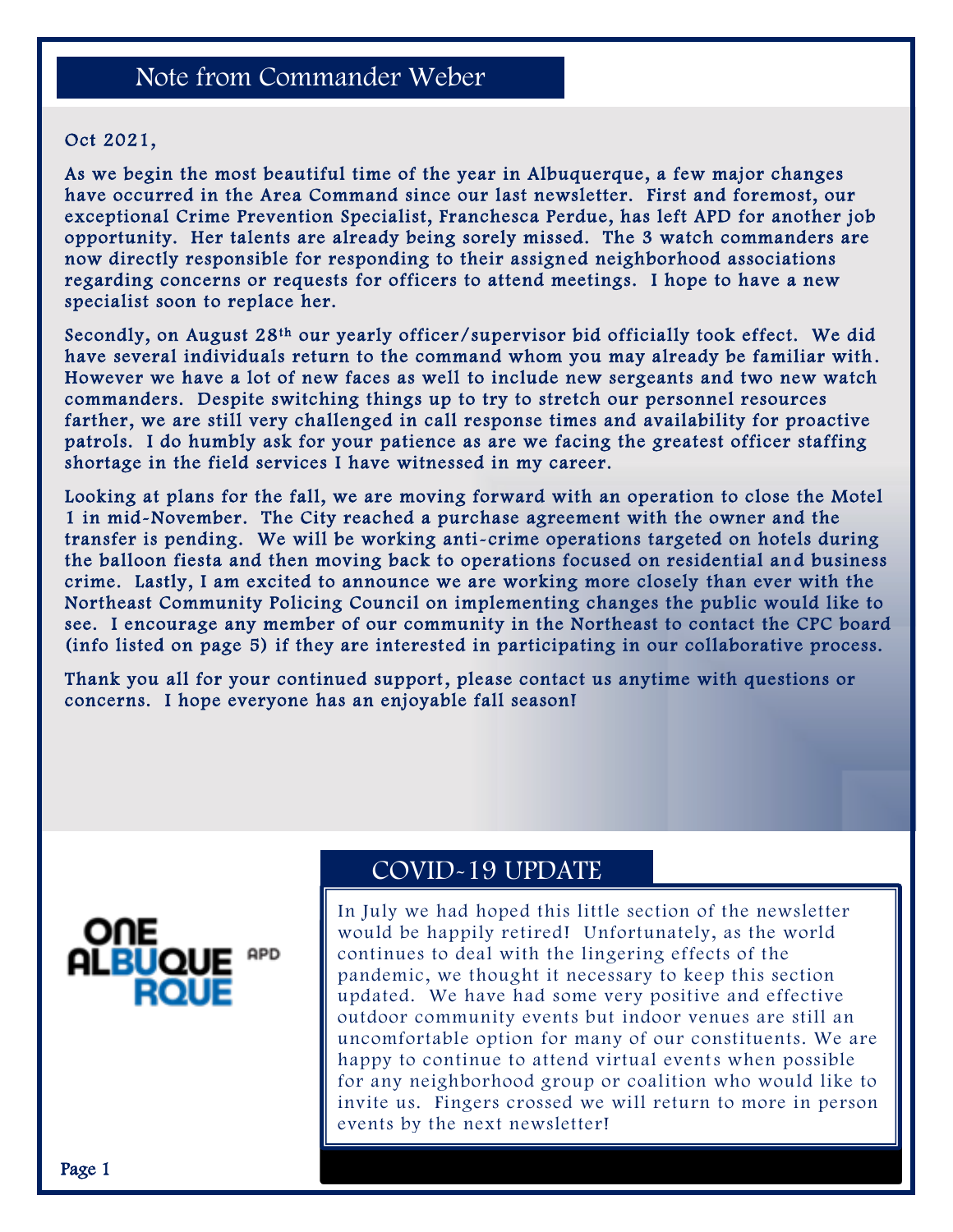# Northeast Calls for Service

These numbers were ran from July  $1<sup>st</sup>$ , 2021 through September 30<sup>th</sup>, 2021. This is a representation of the calls for service within the area command, for each call type. If you have any questions, please feel free to contact the substation at 823-4455. NOTE: This is not a reflection of the final crime numbers.

| <b>Property Crimes</b>      |  |
|-----------------------------|--|
| Larceny (All Types) $~56$   |  |
|                             |  |
| Auto Burglaries - 115       |  |
|                             |  |
| Vandalism ~ 124             |  |
|                             |  |
| Auto Theft $\sim 174$       |  |
|                             |  |
| Commercial Burglaries - 131 |  |
|                             |  |

Residential Burglaries - 73

### Person Crimes

Family Offenses - 800

Aggravated Assault/Batt - 257

Robbery (All Types) - 132

Criminal Sexual Penetration- 17

Homicide - 3

# Crime Prevention Tips of the Quarter

We may have said this in a previous newsletter but it's worth bringing up again: do not leave firearms of any kind in an unoccupied vehicle for ANY reason. Over 30 times a month on average across the city an auto burglary results in a stolen firearm . The number goes up when counting stolen vehicles with firearms in them. The Northeast Area Command consistently has the highest number of firearms taken during auto burglaries so please pass this friendly reminder on to your friends and family. Also, heading into winter, it is great time to trim back overgrown bushes, trees, or other types of plant life in your yard that may be obscuring the view of someone on your property who does not belong there.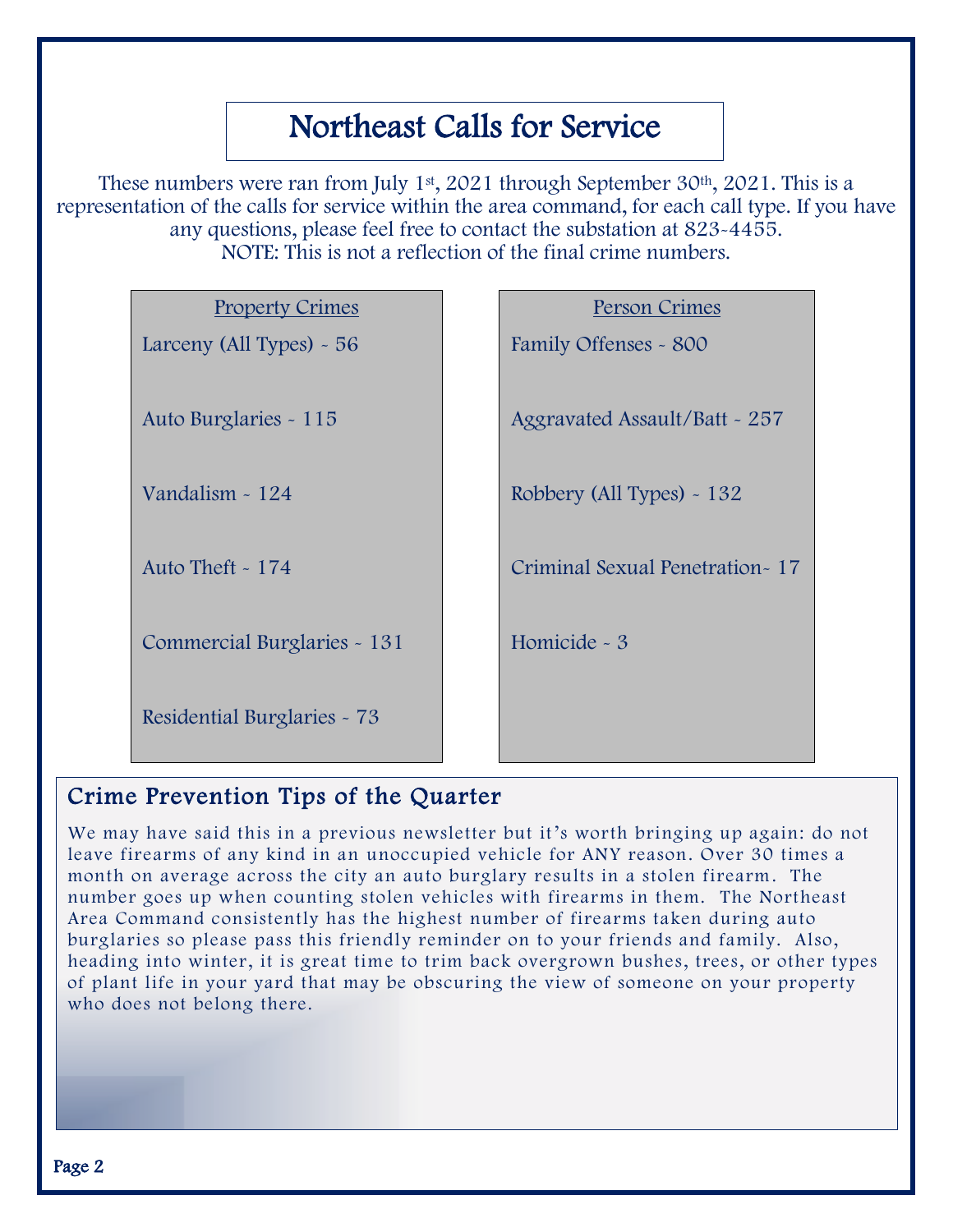# **Northeast Officers of the Month**

## **July 2021**

Officer Kyle Fredrickson was recognized as officer of the month, nominated by his watch commander, Lieutenant Trebitowski. Officer Fredrickson was chosen due to his continuous display of work ethic and informal leadership abilities. He lead his team in proactive arrests and routinely would clear up from one call in order to take another important one if no one was available. On July 5 Kyle heard several gunshots come from east of the Northeast Substation. He advised dispatch and indicated he would take the call if any were called in by citizens. It was then advised that a male was firing a rifle at people at the apartment complex. Kyle would arrive on scene and begin to investigate the situation. With the assistance of other officers and detectives, the subject safely exited the residence and was safely apprehended. Kyle completed the investigation and arrested the subject for aggravated battery with a deadly weapon. 28 spent 223 casings were located as well as 6 spent shotgun shells.

# **August 2021**

Lieutenant Deanne Otzenberger was nominated by her own subordinates for officer of the month for August. These awards are generally focused on line officers but the officers felt strongly their lieutenant should receive it. The memo submitted by her subordinates had the following quote: "Lieutenant Otzenberger is a model officer and supervisor who regularly exceed the Department's expectations. Lieutenant Otzenberger is extremely caring of everyone that works beneath her and is often the last to head home after shift after making sure her sergeants have their officers taken care of. She is a "mama bear" at heart and the first to make sure her officers are sharing in the workload, have the equipment they need and always delivering food, snacks, and energy drinks" The memo goes on to give great examples of her police work; nothing else needs to be said to show how lucky we are to have her.

## **September 2021**

The Northeast Proactive Response Team was nominated together as officers of the month by Commander Weber. The team is comprised of Sergeant Dain Symes, Officer Ian Fraser, Officer Amanda Marquez, Officer Daniel Galvan, and Officer Steve Weinstein. Over the last year the commander relied heavily on PRT to address ongoing crime challenges in the command while also spearheading outreach events. PRT frequently adjusts their schedule and role to address whatever anti-crime operations are in place. Over the month of September, the team made 31 felony arrests!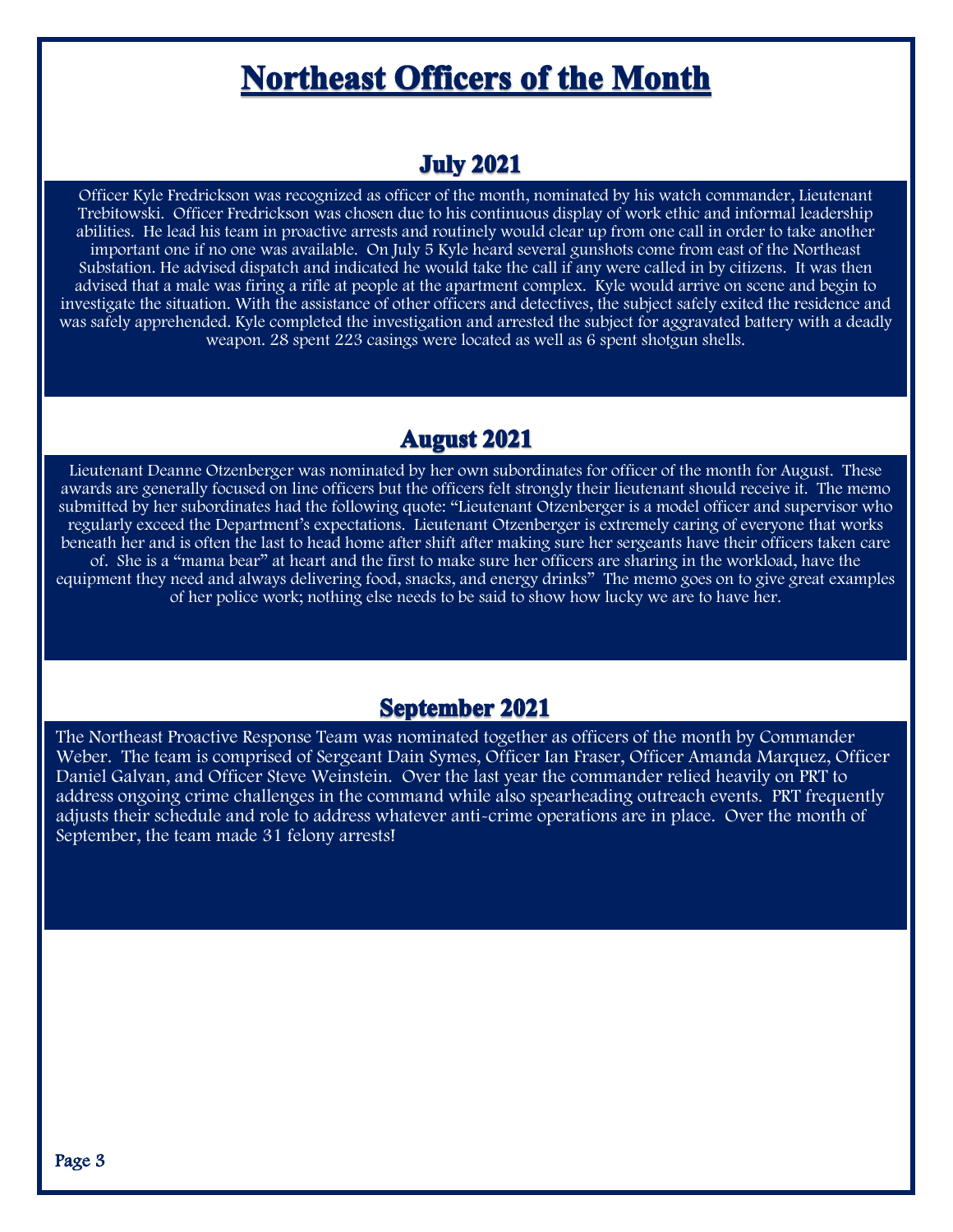#### HELLO FROM THE NORTHEAST COMMUNITY POLICING COUNCIL

This past quarter we had several exciting guests and lively conversation s regarding APD's on-going efforts to keep our community a safe place to live, work and play , and what the how the NE CPC is working to improve community relations with APD.

July 3 - Our guest speaker was Mr. Pete Dinelli - A native of Albuquerque, Pete has a 40-year history of community involvement and service as an elected and appointed official and as a practicing attorney in Albuquerque.

August 10 – Community discussion and Q&Q with Interim Deputy Chief of the Field Services Bureau, Josh Brown and NE Commander Greg Weber.

September 14 - Acting Commander Richard Evens, IAFD (Internal Affairs Force Division) discussed the backlog of Use of Force investigations and the EFIT (External Force Investigation Team) who are shadowing APD investigators on Use of Force Investigations.

Introduction of Lt. Jennifer Garcia with APD's Community Engagement Unit and Terrence Green, a community member with the Ambassador program, he discussed his experiences with APD and the Office of Equity and Inclusion. He is involved with the black visceral movement on social justice and organized memorials and protests.

Our next meeting is Tuesday, October 12 at 6:30pm. You can register at [NE CPC meeting](https://www.cabq.gov/cpoa/documents/4-13-2021-necpc-general-meeting-agenda.pdf)  [registration](https://www.cabq.gov/cpoa/documents/4-13-2021-necpc-general-meeting-agenda.pdf) We will have a forum on Behavioral and Mental Health and what services are offered. Panelists will be Acting Commander Matt Dietzel with APD's Crisis Intervention Division and Mariela Ruiz-Angel the Director of the Albuquerque Community Safety Department, if you have questions for them, please submit to necpcyicki@gmail.com.

The CPCs continue to strengthen our relationship with The Office of Equity and Inclusion, The Office of Neighborhood Coordination, and APD's Ambassador Program . The CPC Chairs have been included in APD's Press Release email which identifies safety issues occurring in the City.

As a means to educate the community about the CPC, we are planning to arrange for Pop-Ups at City events and high traffic areas, malls, sporting events, libraries, community centers, etc. to promote the CPC and encourage community members to get engaged.

Three members of the NE Council met with Commander Weber to discuss strategies for educating the field officers about the CPCs and our mission, ideas on how CPCs can help with recruiting, and how over scrutiny of minor policy violations is impacting the retention of field officers. We discussed how we can identify a balance in the discipline policies that are effective, yet fair.

NE CPC Recommendation submission –The monthly crime statistics presented by Sergeant Symes be presented in a spreadsheet that contains the data presented over the past 13 months instead of just reciting the numbers each month.

Rationale—To be meaningful, data needs to be presented in context. Crime statistics presented for one month only tell the NECPC very little. Only by comparing the numbers to previous months and the previous year will give us meaningful information.

Surveys responses from our August and September meeting:

Do you have an interest in returning to in-person?<br>Yes:  $42\%$ Yes: 42% No: 58%

When do you feel we should go back to in person meetings?<br>October  $25\%$ October 25%<br>November 42%

November 42%<br>Later than November 33% Later than November

Do the crime stats tell you what you would like to know regarding crime in the NE Area Command? Yes: 61.5%<br>No: 38.5% No: 38.5%

Page 4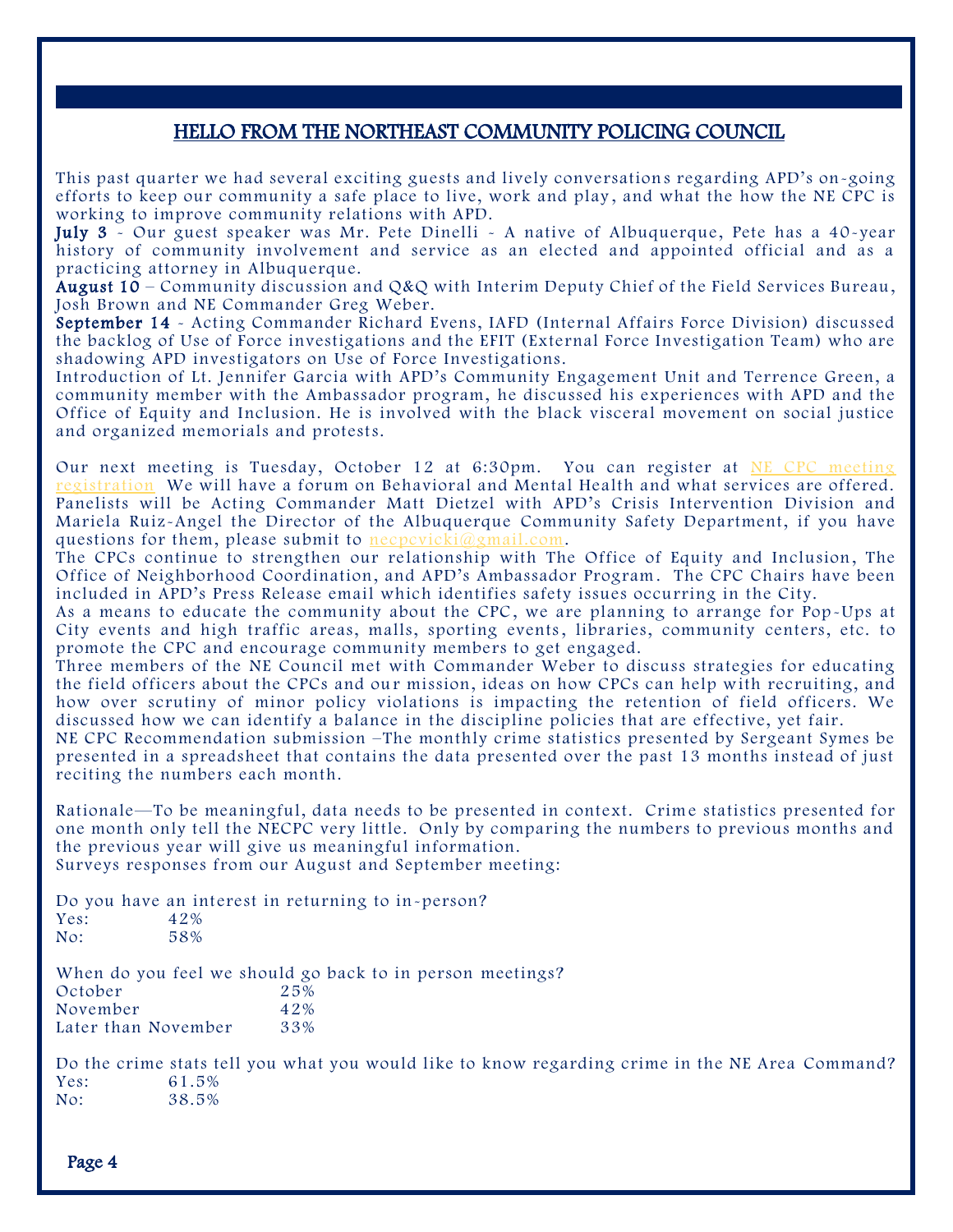On a scale of 1-10 with 1 being the lowest, how safe do you feel in Albuquerque?<br>0-3 Not safe:  $15\%$ 0-3 Not safe: 4-7 Neutral: 69%<br>8-10 Safe: 15%  $8-10$  Safe: On a scale of  $1-10$  how would you rank APD's performance in providing service to the NE?<br>0-3 Unsatisfied: 15% 0-3 Unsatisfied: 4-7 Neutral: 46% 8-10 Satisfied: 38%

The NE CPC Annual report is available on our CPC website. Please take a moment to review our accomplishments, challenges, and plans for 2021. Get to know the NE CPC council members, to view our bios, go to [NE CPC Facebook](https://www.facebook.com/NortheastAreaCPC) As the City moves to fully reopen city services and community centers, we are hopeful that inperson meetings are just around the corner. We are working to provide Zoom capabilities for those who cannot attend in person. Our Zoom meetings are posted on our CPC website, hosted by the City of Albuquerque

We are seeking community members to join our council. If you are interested, please apply at Join [the NE CPC](https://www.cabq.gov/police/community-policing-council)